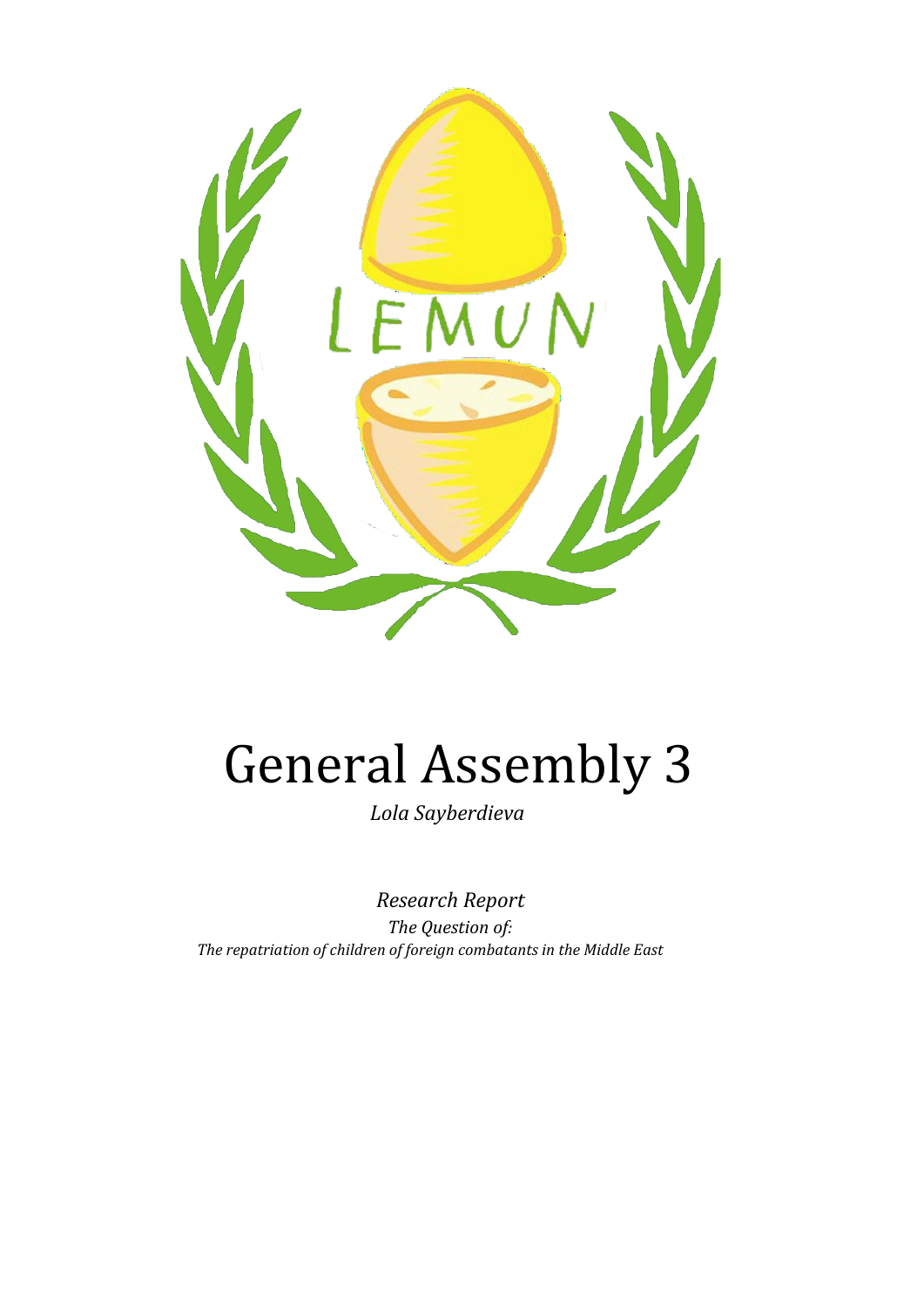Leiden Model United Nations 2019

*~ fresh ideas, new solutions ~*



# Introduction

The situation in the middle east has come to the point where the Islmaic State employed children who are not even school age, as they were brought by their parents in a state of panic and desperation. The children captured by the islamic state are the most vulnerable as being that — the remainder of the more than 40,000 foreign fighters and their families who came from 80 countries to help build the caliphate. Many are now detained in camps and prisons across eastern Syria, Iraq and Libya.

These children have done nothing yet even when it comes to the children, the foreign governments whose citizens are marooned in the camps and prisons have struggled with what to do with them.

The Islamic State, researchers say, employed children as scouts, spies, cooks and bomb-planters, and sometimes as fighters and suicide bombers. Propaganda videos showed young children beheading and shooting prisoners. Some of the minors had military training, as it is the case of the older boys. There are at least 13,000 foreign ISIS followers being held in Syria, including 12,000 women and children. That number does not include the estimated 31,000 Iraqi women and children detained there. Another 1,400 are detained in Iraq.

There is also the question where in [overflowing](https://www.nytimes.com/2019/03/29/world/middleeast/isis-syria-women-children.html?module=inline) camps in eastern Syria, the wives and children of ISIS fighters who fled the last shreds of ISIS territory are dying of exposure, malnutrition and sickness. But most foreign governments are reluctant to take them back, leaving them international pariahs wanted by no one — not their home countries, not their jailers. A few extremists who returned to their home country return also the stage attacks in their own villages. But the exceptional cases — including the 2015 Paris attacks that killed 130 people and two of Tunisia's deadliest terrorist attacks — have made the idea of repatriation politically toxic in many countries. At least one of the bombers who carried out the attack in Sri Lanka on Easter was a Sri Lankan who had trained with the Islamic State in Syria.

# The Committee

The General Assembly 3 is one of the three GA's of Lemun 2019. All three of them have the same rights. The GA3 talks about Social, Cultural and Humanitarian issues. This means we will talk about issues in the world from those three perspectives: bearing in mind relations, traditions and human rights. The power of the UN lays mostly over Security Council, the General Assembly cannot force member states to act upon or do something about a certain issue, The Assembly is only empowered to make recommendations to States on international issues within its competence.

This committee can also:

• Consider and approve the United Nations budget and establish the financial assessments of Member States;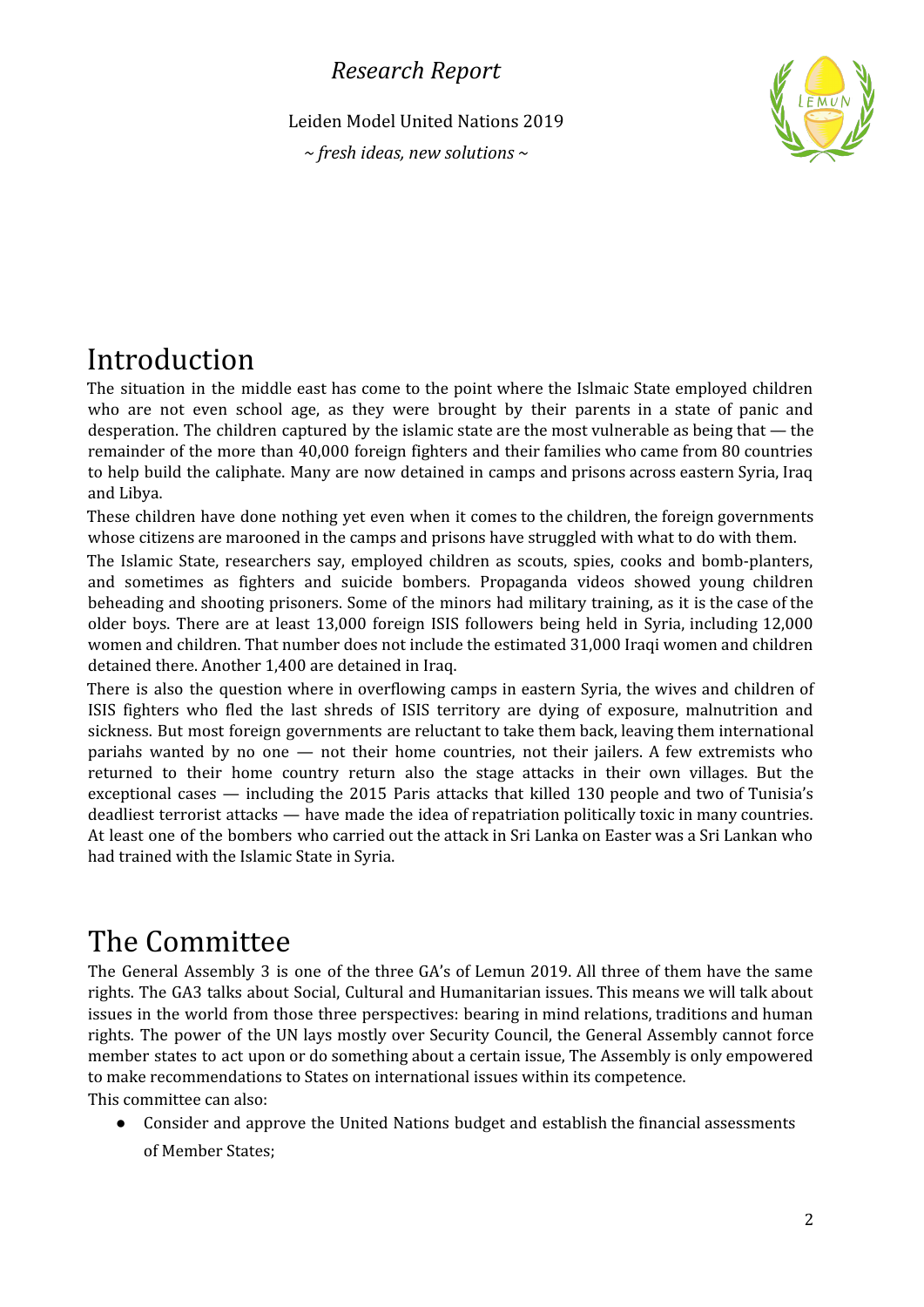### Leiden Model United Nations 2019 *~ fresh ideas, new solutions ~*



- Elect the non-permanent members of the Security Council and the members of other United Nations councils and organs and, on the recommendation of the Security Council, appoint the Secretary-General;
- Consider and make recommendations on the general principles of cooperation for maintaining international peace and security, including disarmament;
- Discuss any questions relating to international peace and security and, except where a dispute or situation is currently being discussed by the Security Council, make recommendations on it;
- Discuss, with the same exception, and make recommendations on any questions within the scope of the Charter or affecting the powers and functions of any organ of the United Nations;
- Initiate studies and make recommendations to promote international political cooperation, the development and codification of international law, the realization of human rights and fundamental freedoms, and international collaboration in the economic, social, humanitarian, cultural, educational and health fields;
- Make recommendations for the peaceful settlement of any situation that might impair friendly relations among countries;
- Consider reports from the Security Council and other United Nations organs.

This GA will have normal parliamentary procedures, which means that each delegation will have to elaborate a resolution. In order to submit the resolution the main submitter has to gather 8 signatures of other delegations on a form who want to discuss it and are not necessarily in favor of it. This form will be delivered to the chairs, and if they receive them and all is in order, the resolution will be debated if the time is in our favor.

On the last day, Sunday, all three GA's will be reunited on a last session. every committee will past forward one of the resolutions that was approved in their own committee, and will be once again debated. In the global GA session amendments are not allowed anymore, the main submitter gets the floor with the starting and ending of the debate and delegates can speak in favor or against the resolution as a whole.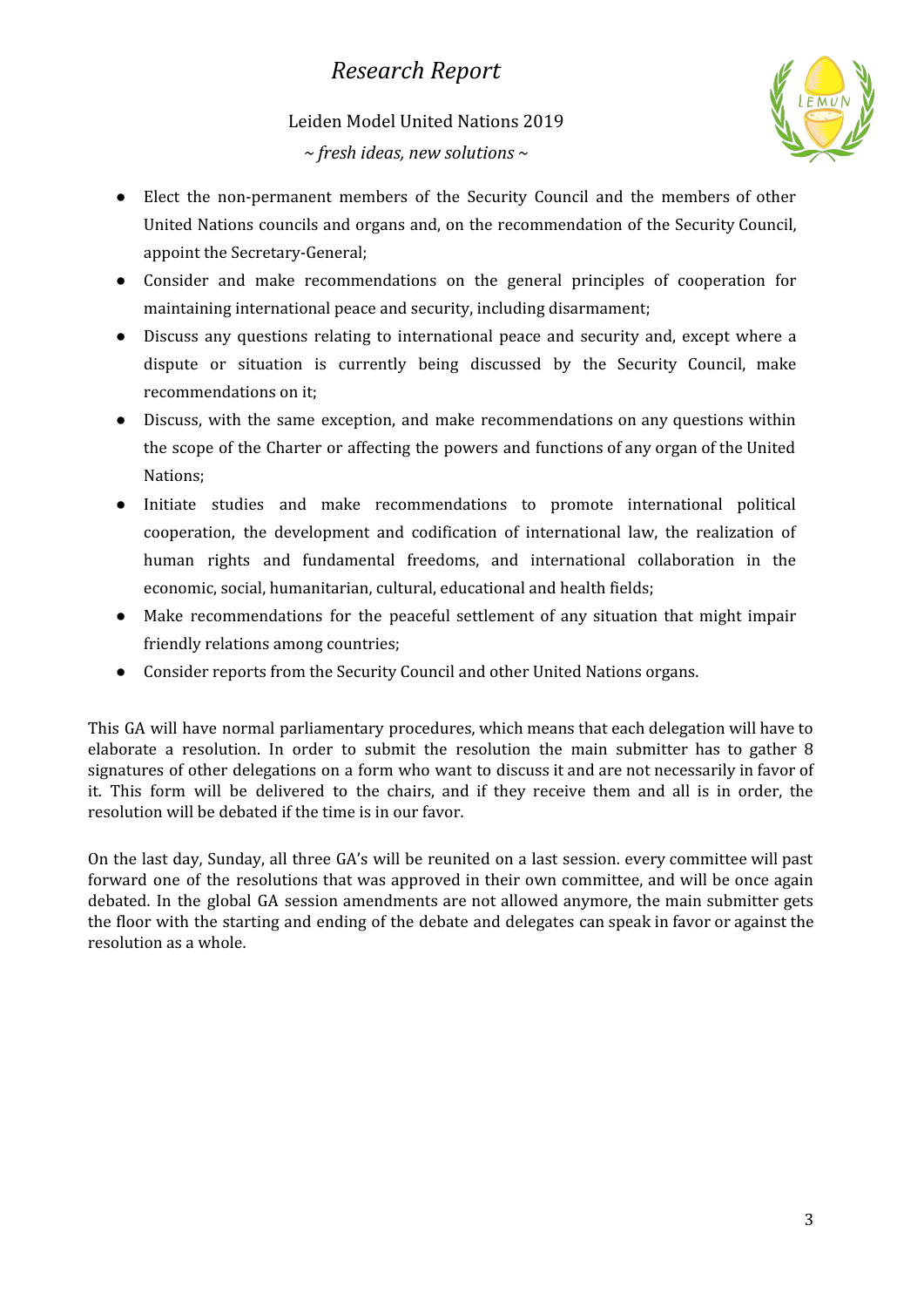Leiden Model United Nations 2019

*~ fresh ideas, new solutions ~*



# Key Terms

#### **Islamic State:**

The Islamic State of Iraq and the Levant (ISIL), also [known](https://en.wikipedia.org/wiki/Names_of_the_Islamic_State_of_Iraq_and_the_Levant) as the Islamic State of Iraq and Syria (ISIS ) officially known as the Islamic State (IS) and also known by its [Arabic](https://en.wikipedia.org/wiki/Arabic) language acronym Daesh is a Salafi [jihadist](https://en.wikipedia.org/wiki/Salafi_jihadism) militant group and former [unrecognised](https://en.wikipedia.org/wiki/Diplomatic_recognition) proto-state that follows a fundamentalist, Salafi doctrine of [Sunni](https://en.wikipedia.org/wiki/Sunni_Islam) Islam.ISIL gained global prominence in early 2014 when it drove Iraqi [government](https://en.wikipedia.org/wiki/Iraqi_security_forces) forces out of key cities in its Western Iraq offensive,followed by its capture of Mosul and Sinjar massacre.

### **Repatriation:**

The return of someone to their own country.:"the voluntary repatriation of refugees" "one of the largest repatriations the world has ever seen".

## **Caliphate:**

Is an Islamic state under the leadership of an Islamic steward with the title of Caliph, a person considered a political-religious successor to the Islamic prophet Muhammad and the leader of the enitre Ummah (a muslim community). Historically, the caliphates were polities based in Islam which developed into a multi-ethinic trans-national empires.

## **Pariah:**

A person who is not accepted by a social group, especially because he or she is not liked,respected, or trusted (An outcast)

## **Stateless Children:**

Stateless children are not recognized as nationals by any State's domestic law. Children who are stateless feel the impact in their daily lives in profound ways. Discrimination based on statelessness, including limited access to critical services such as education and health care, can expose children to protection risks including violence, abuse, trafficking and other forms of exploitation. As they lack civil documentation, stateless children and their families face the risk of arrest and detention. Living in limbo and constant uncertainty, in the absence of a legal status, also bears a detrimental psychological impact for stateless children and their families.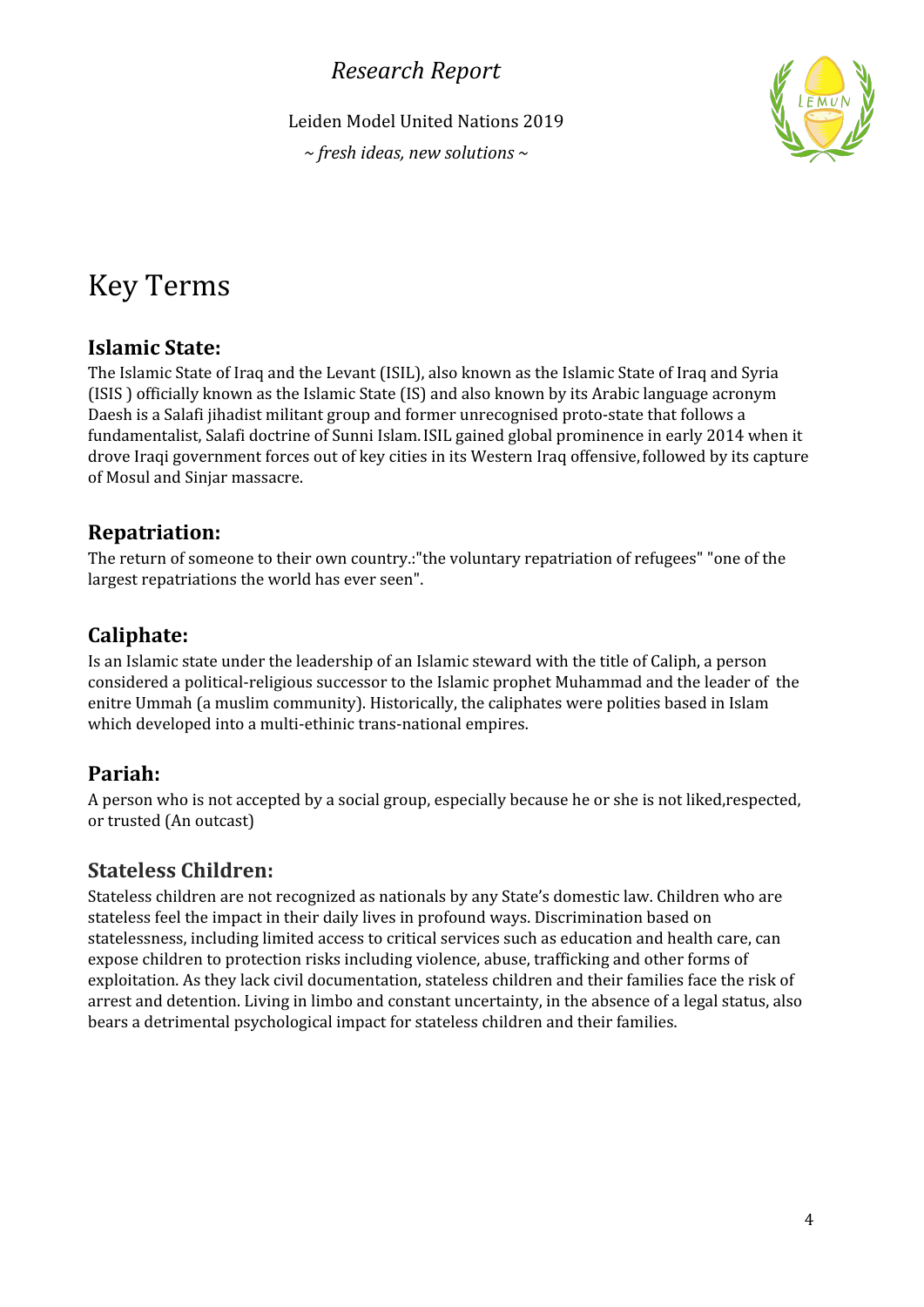Leiden Model United Nations 2019

*~ fresh ideas, new solutions ~*



# **General Overview**

The Situation in the Middle East has been going on for several years now, putting in question the security, health and economic stability of those who have been caught in these series of unfortunate events. People have always migrated to flee from trouble or to find better opportunities. Today, more people are on the move than ever, trying to escape from climate change, poverty and conflict, and aided as never before by digital technologies.

Children make up one-third of the world's population, but almost half of the world's refugees: nearly 50 million children have migrated or been displaced across borders.

There are many links to the situation in the Middle East, and one of them is precisely those people who find refuge away from their home country and their families. We've been talking for several years now about the refugee situation, discussing their conditions in their refuge, as it should be a house provided by the government, camps or even how people from their new residence treat different communities. Now the issue is getting wider because it has come to the point where children are repatriated to their home countries and their parents stay behind, putting in danger the life of youngsters and infants.

One third of the refugees who have recently came to Europe are children, some of them alone without their parents. Children and their families tend to put everything at stake to go in search of a better life. When children and young people feel that they have no choices, no sense of a future, and where there are no safe and legal alternatives for migration available to them, uprooted children will take matters into their own hands, facing even greater risks of exploitation at the hands of people smugglers and traffickers.

All children on the move are vulnerable to abuse and other grave forms of violence during and after their journeys. It is estimated that more than one child dies every day along the perilous Central Mediterranean route from North Africa to Italy. Of the almost 100,000 refugees and migrants travelling via this route in the past year, around 15 percent are children.

In their home country, the children who stay are most likely to be recruited to Islamic State, and have military service, when some of them aren't even old enough to go to school.

There are far more reasons that push children to leave their homes and fewer pull factors that lure them to Europe. But for those who do aim to come to Europe, the allure is the chance to further their education, find respect for their rights and get ahead in life. Once they reach Europe, their expectations are sadly shattered. The vast majority are boys aged 16 to 17 travelling alone from numerous countries in West Africa and the Horn of Africa. For many, Europe may not be their intended destination when they set out on their journey: most head for neighbouring countries at first, but the abuse they experience along the way compels them to push on towards Europe. Uprooted children travelling from the Middle East to Greece via the eastern Mediterranean tend to arrive with their families, with girls just as likely to arrive as boys. They come primarily from just three countries: Syria (54 percent), Iraq (27 percent) and Afghanistan (13 percent).

Many people have fled from the brutal six year conflict in Syria and more than three million Syrians now live in Turkey – the largest refugee population in the world. Almost half of these are children. The majority of Syrian refugees in Turkey live in host communities that are often poverty-stricken, and hundreds of thousands of Syrian refugee children are out of school.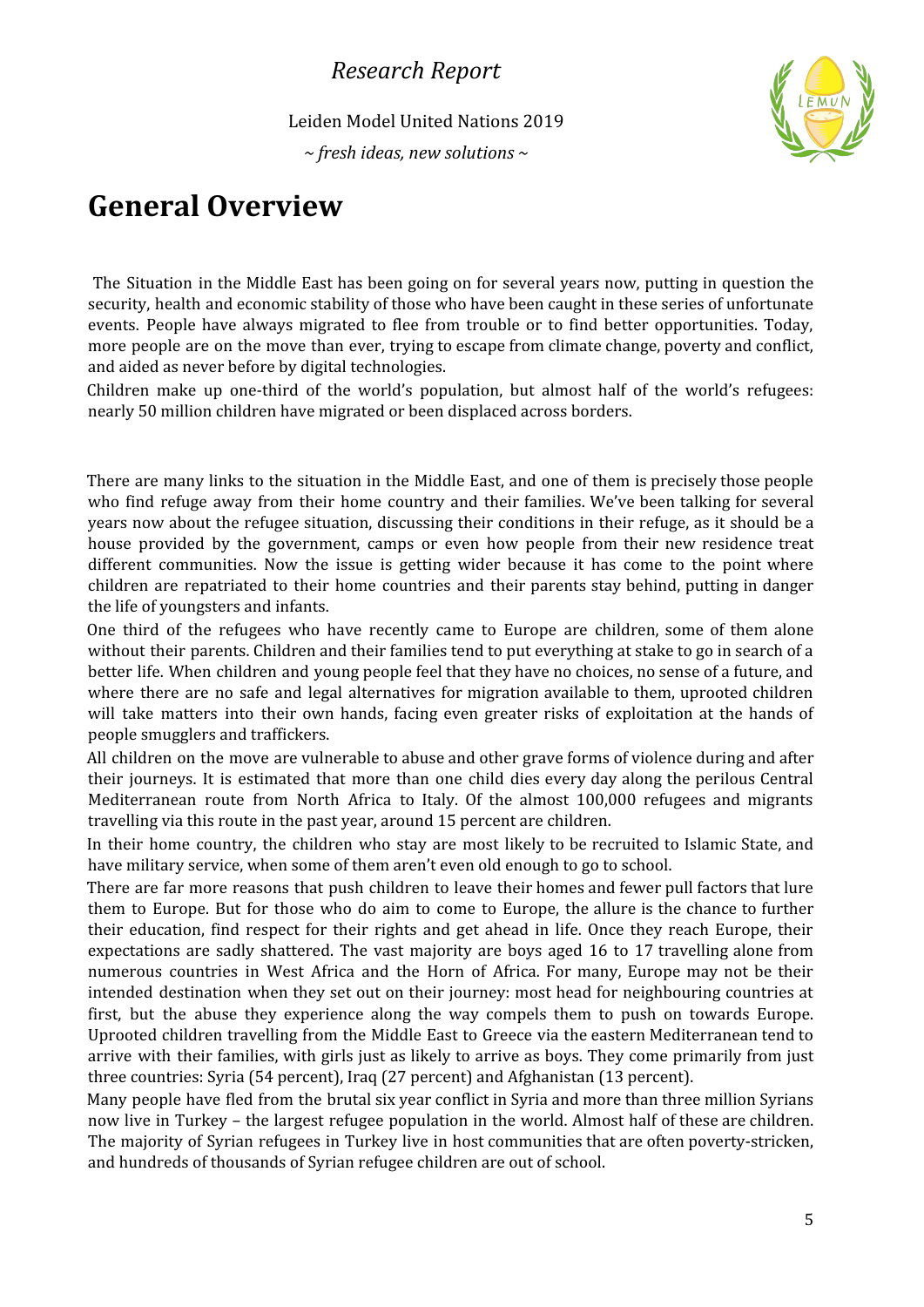#### Leiden Model United Nations 2019

*~ fresh ideas, new solutions ~*



There are now more than 72,000 refugees and migrants stranded in Greece, Cyprus and the Balkans, including more than 22,500 children – unable to move forward, unwilling to go back to their home countries and struggling to fit into their host communities. Children are increasingly showing signs of deep psychological trauma as a result of the suffering they have experienced during and after their journeys.

While working to safeguard refugee and migrant children in Europe, UNICEF is also working on the ground in their countries of origin to ease the impact of the poverty, lack of education, conflict and insecurity that fuel global refugee and migrant movements.

While not being repatriate, some children began to be treated as stateless individuals. The fact that there are many children who are stateless or at risk of becoming stateless in Europe is therefore a serious concern. While not a new phenomenon, the numbers of children concerned have been rising due the high arrivals of refugees and migrants in Europe in 2015/20161 . States have clear legal obligations resulting from the ratification of relevant international and regional treaties to prevent childhood statelessness and to take action to resolve existing cases. Moreover, Governments committed in the 2030 Sustainable Development Agenda to achieve 'legal identity for all, including birth registration' (SDG Target 16.9), which has positioned the prevention and reduction of statelessness as a development issue. This is a call to urgent action by States and regional organisations to bring an end to childhood statelessness. The issue is not insurmountable, and can be addressed by a series of low-cost, effective and sustainable solutions.

States' obligations to prevent childhood statelessness and to take actions to resolve existing cases derive from both international and European law. As parties to the UN Convention on the Rights of the Child and the International Covenant on Civil and Political Rights, States are obliged to ensure that each child is registered immediately after birth and has the right to acquire a nationality.2 Under the UN Convention relating to the Status of Stateless Persons, States must protect stateless children and facilitate their naturalisation. To do so, States should develop procedures to identify stateless persons. 3 The UN Convention on the Reduction of Statelessness4 and the European Convention on Nationality set out safeguards to ensure that foundlings and children born stateless in a territory acquire nationality.

Recently The UN Refugee Agency (UNHRCH) found that the most peaceful ways to repatriate is to do it voluntarily. As noted in the discussion on legal principles, one of the most fundamental principles relating to repatriation is that the decision to repatriate should be a voluntary one, which implies freedom of choice and an informed decision. While there is general agreement that the child's decision should be informed, difficult issues arise with respect to freedom of choice and the potential conflict of this principle with other principles such as family unity and/or best interests. These issues are explored in the group exercise and case studies.

The requirement that the best interest of the child be a primary consideration in all actions concerning children is articulated in Article 3 of the CRC. This principle is also central to UNHCR policy with respect to children generally, and with respect to the voluntary repatriation of children in particular. The voluntary repatriation of a child must also be guided by the principle of family unity. The importance of family unity, and the obligation of states parties to support families and/or assist in family reunification is provided for in various provisions of the CRC, notably the Preamble, Articles 5, 7, 9, 10 and 22. This principle is also noted in international refugee law5 and reflected in UNHCR policy.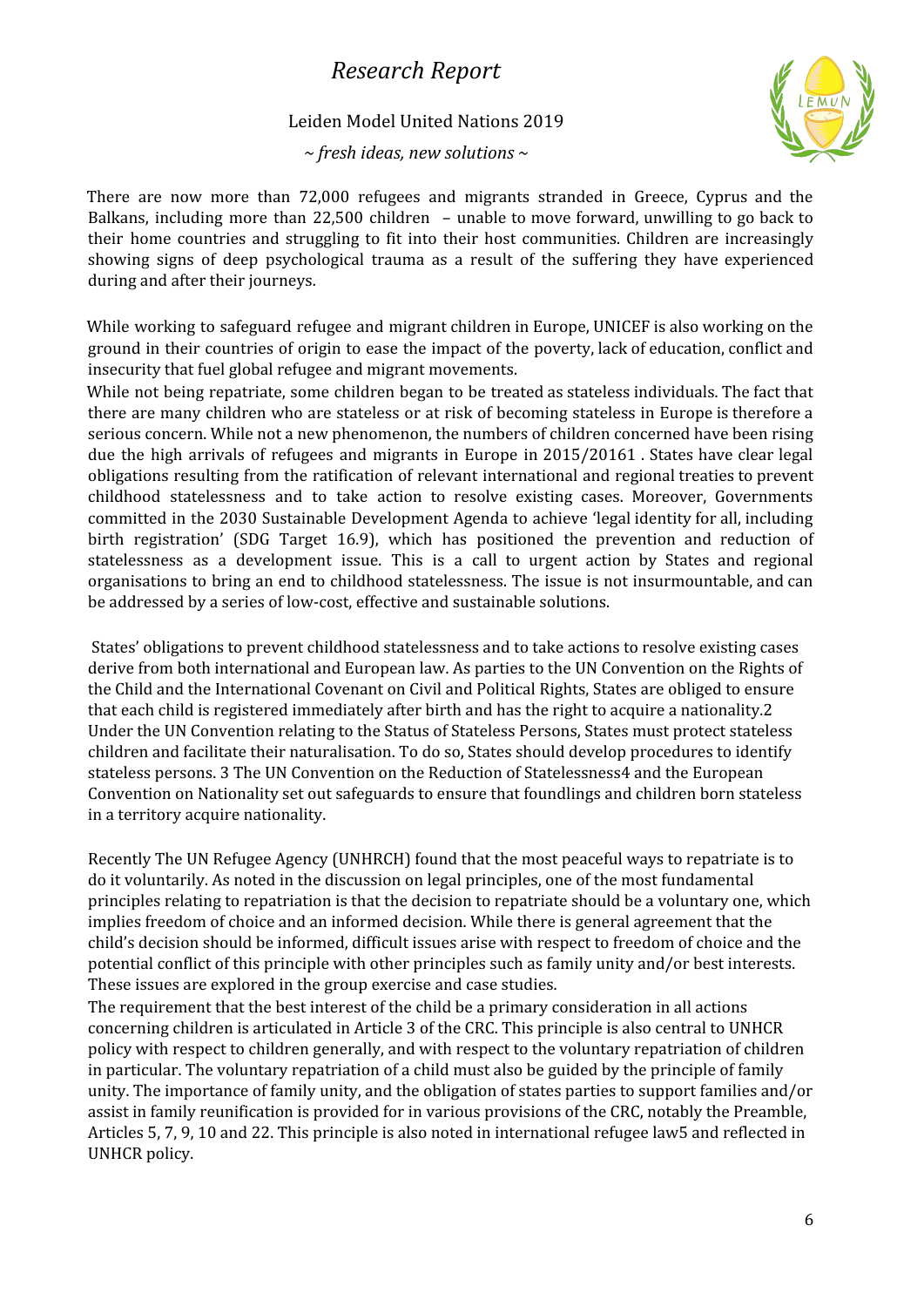Leiden Model United Nations 2019

*~ fresh ideas, new solutions ~*



UNHCR's Guidelines on the Protection and Care of Refugee Children contain some general principles relating to the appropriate durable solution for separated children, and with respect to voluntary repatriation in particular. These guidelines incorporate the principles referred to in Topic 5. They provide as follows:

• The plan for a durable solution must be based on the individual child's best interests. Family reunion should be the first priority for the child. Should such reunion not be in the best interests of the child or not possible within an appropriate time frame, other medium and long-term options such as foster care, guardianship and adoption may be sought. Eventual family reunion or repatriation should be kept open as long as possible: separated families never stop looking or hoping.

• The possibility of voluntary repatriation should at all times be kept under review and actively pursued where appropriate. Where voluntary repatriation is not possible, local integration should be explored. Resettlement of separated children should only be considered on an exceptional basis and through a case-by-case examination, where other solutions are not appropriate.

Regarding the unaccompanied child:

UNHCR's Guidelines on the Protection and Care of Refugee Children articulate further principles to guide those assisting separated children in this respect. These are as follows:

• Unaccompanied refugee children over the age of 16 years are usually mature enough to make their own decisions about long term solutions.

• Depending on their degree of maturity, children over the age of nine or ten may be able to make rational choices if provided with adequate information. Their preferences should therefore receive consideration.

• Children below the age of nine or ten years of age may not be sufficiently mature to make an independent judgement; but they should always be given the chance to express their views.

• In each case, a minor's evolving mental maturity must be determined in light of the personal, family and cultural background. Qualified child welfare workers should be involved in the process of interviewing separated children.

## **Major Parties Involved:**

Syria: Where most refugees are coming from

Afghanistan: Where most refugees are coming from

South Sudan: Where most refugees are coming from

Turkey: Where most refugees are heading to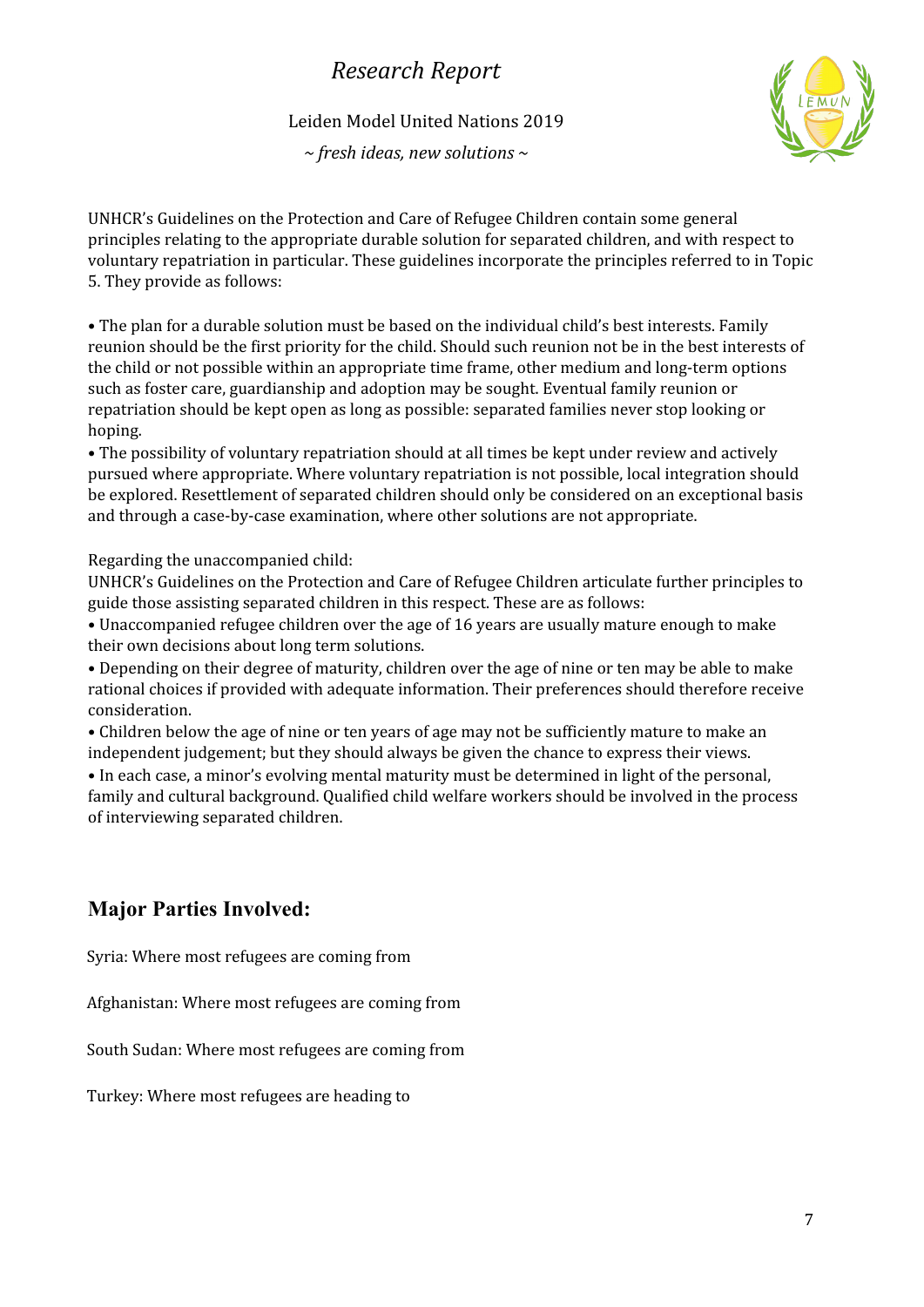Leiden Model United Nations 2019

*~ fresh ideas, new solutions ~*



UNHRC: The United Nations Refugee Agency is a major party because of ti's help and solutions that they managed to come up with. As they being the ones that suggested repatriation and have a whole 10 point plan and guideline to Repatriate refugees.

Greece: Where refugees are heading to

#### **Previous attempts to solve the issue:**

UNHCR: The 10 poin-plan A solution for refugees

UNHCR: Action for the Rights of Children (ACR) Foundation: Voluntary Repatriation

Some European countries also tried to solve this problem by adopting children in order for them not have to repatriate. (France, Germany, Italy, The Netherlands).

# The Future

By not helping these children, and not providing the necessary aid, we all together, the ones who have the power to take this matter in hand, are ignoring their well being. Providing a safe environment for underaged children is key to keep our humanity as it is. Not trying to solve this matter will increase the number of non alphabetic children, their pregnancy rates and death numbers.

So this problem can be taken in hand and managed, the UN and their member states have to join and establish treaties. Otherwise these people will continue not having their rights guaranteed and they will always live like being on an inferior level compared to the State as a whole.

It is also important to make sure that safeguarding their lives is not mistaken by locals as privileges but as a matter of importance.

In the future it would also be important to maintain this children and school and provide free healthcare and education.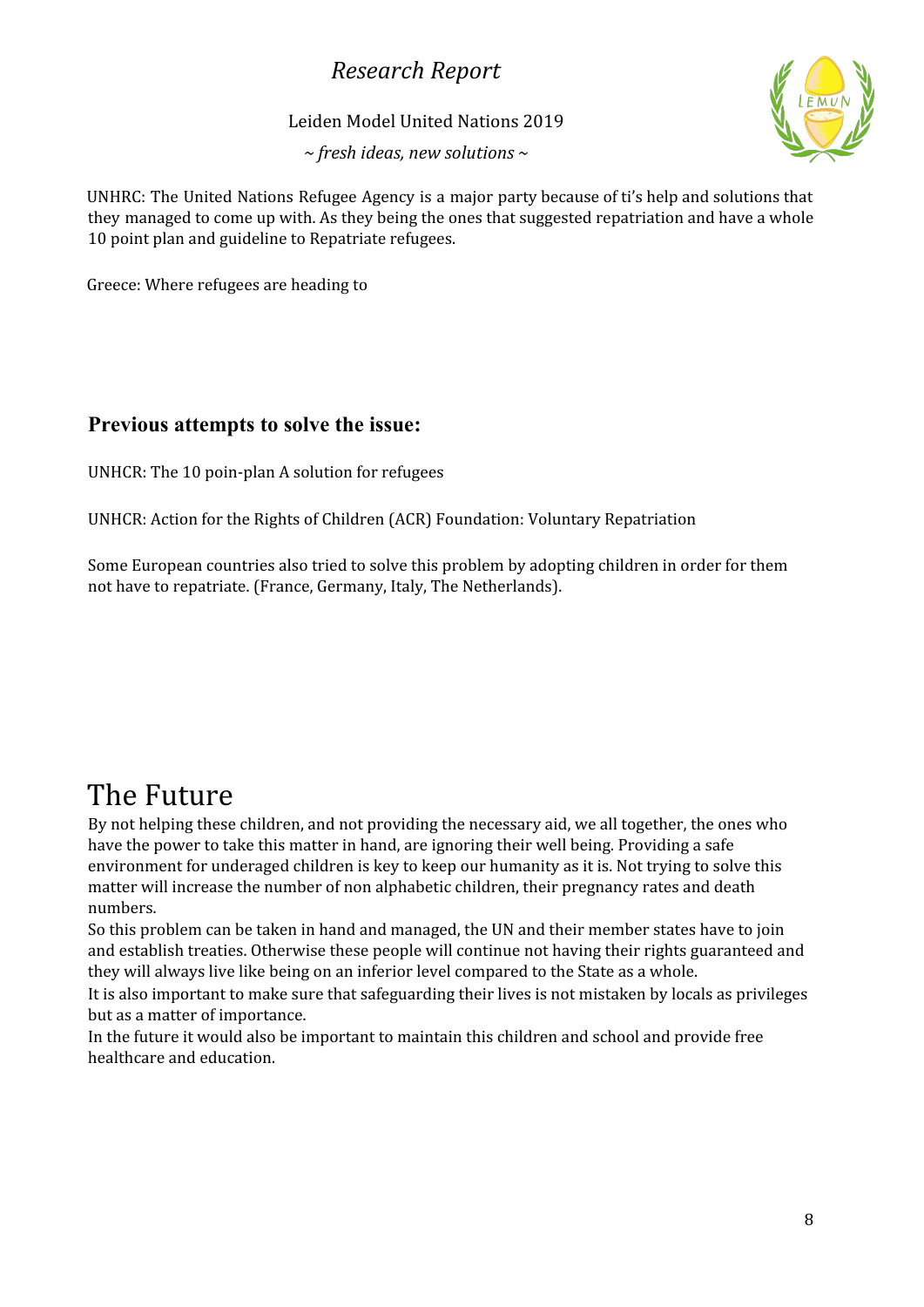Leiden Model United Nations 2019



*~ fresh ideas, new solutions ~*

#### **Questions a Resolution Must Answer (Q.A.R.M.A.)**

On this issue, there are quite some vague boundaries that will have to be defined. Amongst those, can be counted the following questions that have to be answered:

- Are these Children having the necessary education and health management?
- Are them and their families secure enough of their decision to repatriate?
- Can this Children managed on their own to repatriate if not being accompanied by a family member or someone +18?
- What can each member state do to help find a solution?

# Further Reading

[https://www.worldvision.org/refugees-news-stories/forced-to-flee-top-countries-refugees-coming](https://www.worldvision.org/refugees-news-stories/forced-to-flee-top-countries-refugees-coming-from) [-from](https://www.worldvision.org/refugees-news-stories/forced-to-flee-top-countries-refugees-coming-from)

<https://bmjpaedsopen.bmj.com/content/3/1/bmjpo-2018-000364>

[https://childrenandarmedconflict.un.org/presentation-of-the-report-of-the-special-representative](https://childrenandarmedconflict.un.org/presentation-of-the-report-of-the-special-representative-of-the-secretary-general-for-children-and-armed-conflict-to-the-human-rights-council/)[of-the-secretary-general-for-children-and-armed-conflict-to-the-human-rights-council/](https://childrenandarmedconflict.un.org/presentation-of-the-report-of-the-special-representative-of-the-secretary-general-for-children-and-armed-conflict-to-the-human-rights-council/)

[https://www.unhcr.org/protection/migration/50a4c17f9/10-point-plan-action-chapter-7-solution](https://www.unhcr.org/protection/migration/50a4c17f9/10-point-plan-action-chapter-7-solutions-refugees.html?query=children%20repatriation) [s-refugees.html?query=children%20repatriation](https://www.unhcr.org/protection/migration/50a4c17f9/10-point-plan-action-chapter-7-solutions-refugees.html?query=children%20repatriation)

<https://www.un.org/en/>

# **Bibliography**

[https://www.unicef.org/eca/sites/unicef.org.eca/files/2019-02/Advocacy%20Brief%20-%20Endi](https://www.unicef.org/eca/sites/unicef.org.eca/files/2019-02/Advocacy%20Brief%20-%20Ending%20Childhood%20Statelessness%20in%20Europe_FINAL.pdf) [ng%20Childhood%20Statelessness%20in%20Europe\\_FINAL.pdf](https://www.unicef.org/eca/sites/unicef.org.eca/files/2019-02/Advocacy%20Brief%20-%20Ending%20Childhood%20Statelessness%20in%20Europe_FINAL.pdf)

<https://www.un.org/en/>

[https://www.cambridge.org/core/journals/netherlands-yearbook-of-international-law/article/rep](https://www.cambridge.org/core/journals/netherlands-yearbook-of-international-law/article/repatriation-of-refugees-under-international-law/1631575E9A4618357A4DFC5226E6F801) [atriation-of-refugees-under-international-law/1631575E9A4618357A4DFC5226E6F801](https://www.cambridge.org/core/journals/netherlands-yearbook-of-international-law/article/repatriation-of-refugees-under-international-law/1631575E9A4618357A4DFC5226E6F801)